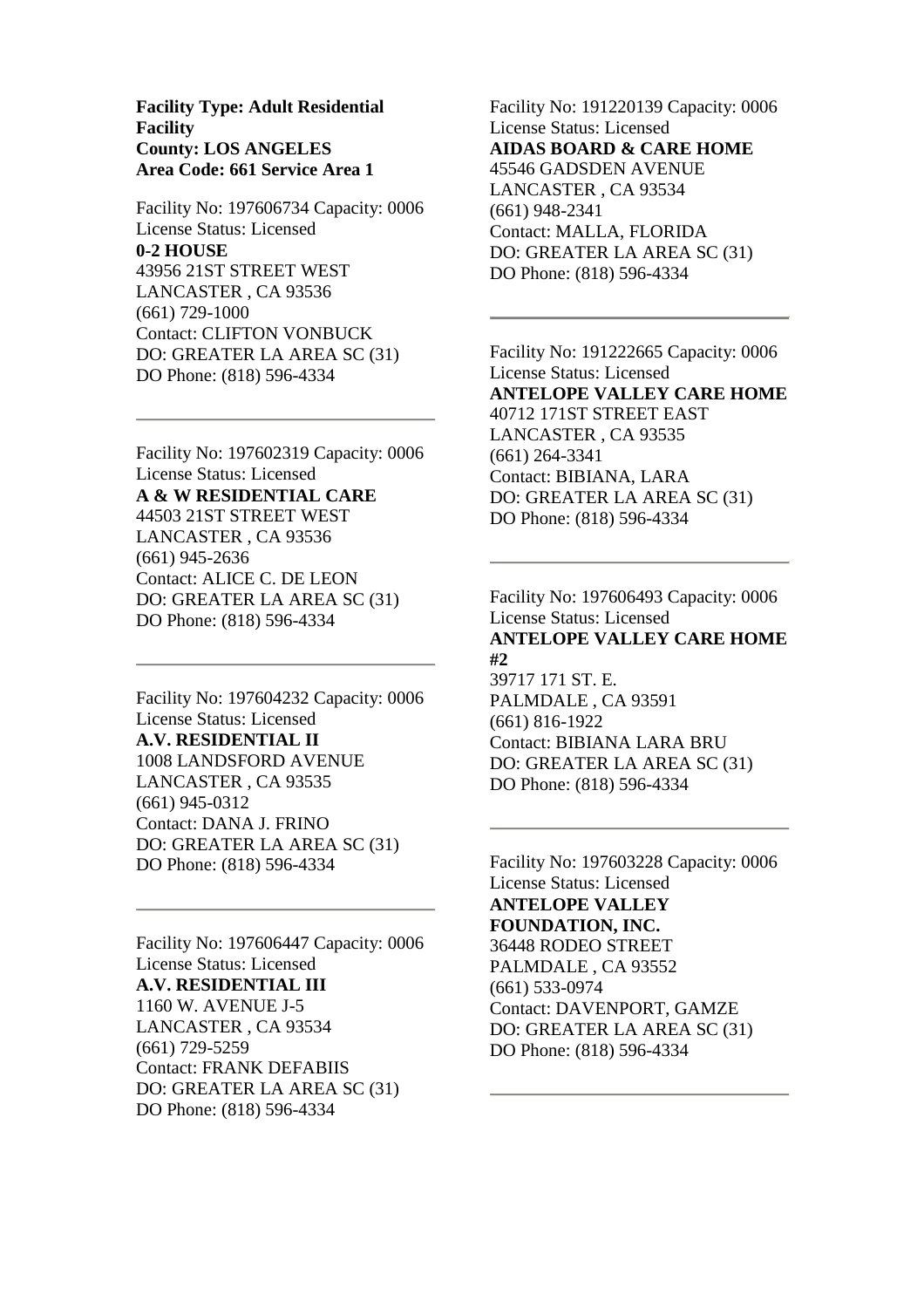Facility No: 197600845 Capacity: 0006 License Status: Licensed **APPLE STREET, LARC HOME** 24624 APPLE STREET NEWHALL , CA 91321 (661) 259-2009 Contact: MCGREGOR, MARGI DO: GREATER LA AREA SC (31) DO Phone: (818) 596-4334

Facility No: 191222499 Capacity: 0006 License Status: Licensed **BJ CARE HOME #2** 3531 E AVENUE H LANCASTER , CA 93535 (661) 946-2549 Contact: BELLY JANE DULDULAO DO: GREATER LA AREA SC (31) DO Phone: (818) 596-4334

Facility No: 191220619 Capacity: 0006 License Status: Licensed **BRU FAMILY HOME #1** 639 EAST AVENUE J-10 LANCASTER , CA 93535 (661) 945-5057 Contact: LETITIA RAMIREZ DO: GREATER LA AREA SC (31) DO Phone: (818) 596-4334

Facility No: 191220719 Capacity: 0006 License Status: Licensed **BRU FAMILY HOME #2** 528 EAST AVENUE J-10 LANCASTER , CA 93535 (661) 945-5057 Contact: LUIS BRUI DO: GREATER LA AREA SC (31) DO Phone: (818) 596-4334

Facility No: 197603121 Capacity: 0006 License Status: Licensed **BRU JR FAMILY HOME** 1210 EAST DONATELLO ST LANCASTER , CA 93535 (661) 945-7641 Contact: BRU, LUIS JR DO: GREATER LA AREA SC (31) DO Phone: (818) 596-4334

Facility No: 197602826 Capacity: 0006 License Status: Licensed **BRU JR FAMILY HOME #2** 44950 CAMOLIN AVENUE LANCASTER , CA 93535 (661) 945-3211 Contact: BRU, LUIS JR. DO: GREATER LA AREA SC (31) DO Phone: (818) 596-4334

Facility No: 191221067 Capacity: 0006 License Status: Licensed **CAMPOS CARE HOME** 226 E. AVENUE Q-3 PALMDALE , CA 93550 (661) 274-9509 Contact: CAMPOS, FELIX I. DO: GREATER LA AREA SC (31) DO Phone: (818) 596-4334

Facility No: 191201641 Capacity: 0006 License Status: Licensed **CANFIELD HOME** 39441 E 140TH ST PALMDALE , CA 93550 (661) 264-1589 Contact: CANFIELD, B DO: GREATER LA AREA SC (31) DO Phone: (818) 596-4334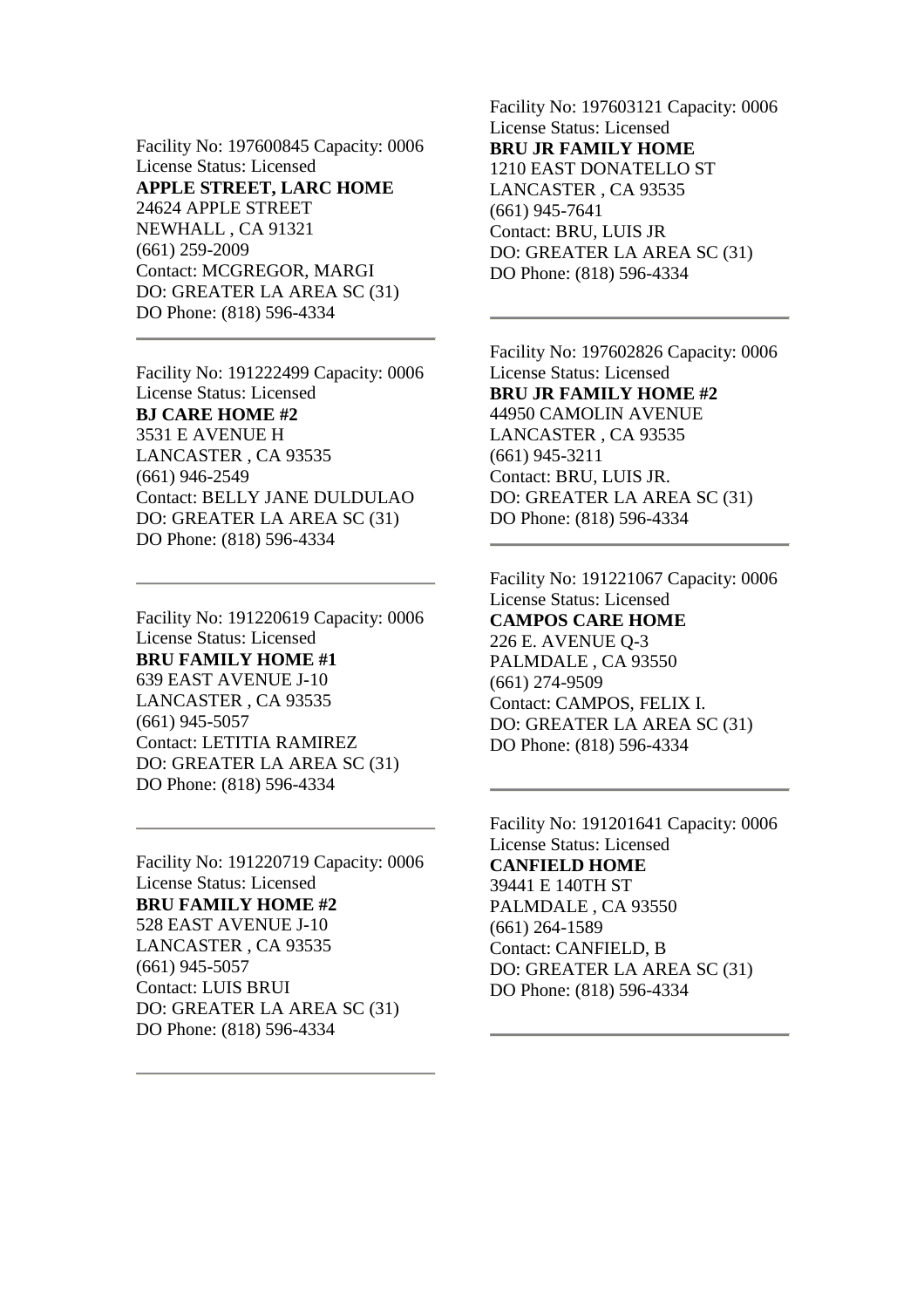Facility No: 197606621 Capacity: 0006 License Status: Licensed **CASA DE LA VICTORIA** 40624 152ND STREET EAST LANCASTER , CA 93535 (661) 264-1343 Contact: LUISA V. HENRIQUEZ DO: GREATER LA AREA SC (31) DO Phone: (818) 596-4334

Facility No: 197606857 Capacity: 0006 License Status: Licensed **COMARE HOUSE** 39519 CHANTILLY LANE PALMDALE , CA 93551 (661) 947-6050 Contact: FELICIA MORGAN DO: GREATER LA AREA SC (31) DO Phone: (818) 596-4334

Facility No: 197606818 Capacity: 0005 License Status: **Pending CRYSTAL HAVEN BASSETT** 20138 BASSETT STREET WINNETKA , CA 91306 (661) 373-8887 Contact: ENRICO EUSTAQUIO DO: GREATER LA AREA SC (31) DO Phone: (818) 596-4334

Facility No: 197603477 Capacity: 0006 License Status: Licensed **DEVYN LANE FAMILY HOME** 43709 DEVYN LANE LANCASTER , CA 93535 (661) 946-1613 Contact: LUIS BRU JR. DO: GREATER LA AREA SC (31) DO Phone: (818) 596-4334

Facility No: 197600286 Capacity: 0002 License Status: Licensed **DLUZAK FAMILY HOME** 1726 W. L-8 LANCASTER , CA 93534 (661) 942-9819 Contact: DLUZAK, BETTY M. DO: GREATER LA AREA SC (31) DO Phone: (818) 596-4334

Facility No: 191222459 Capacity: 0006 License Status: Licensed **EASTSIDE MANOR** 44129 N. 4TH ST. EAST LANCASTER , CA 93535 (661) 723-6346 Contact: JANICE ALFONSO DO: GREATER LA AREA SC (31) DO Phone: (818) 596-4334

Facility No: 191220537 Capacity: 0006 License Status: Licensed **EMANUEL'S BOARD & CARE** 10654 EAST AVENUE R LITTLEROCK , CA 93543 (661) 944-0409 Contact: CHRISTINA EMANUEL DO: GREATER LA AREA SC (31) DO Phone: (818) 596-4334

Facility No: 197600137 Capacity: 0006 License Status: Licensed **FADDOUL HOME** 7605 WEST AVENUE H LANCASTER , CA 93536 (661) 949-1678 Contact: CHRIS FADDOUL DO: GREATER LA AREA SC (31) DO Phone: (818) 596-4334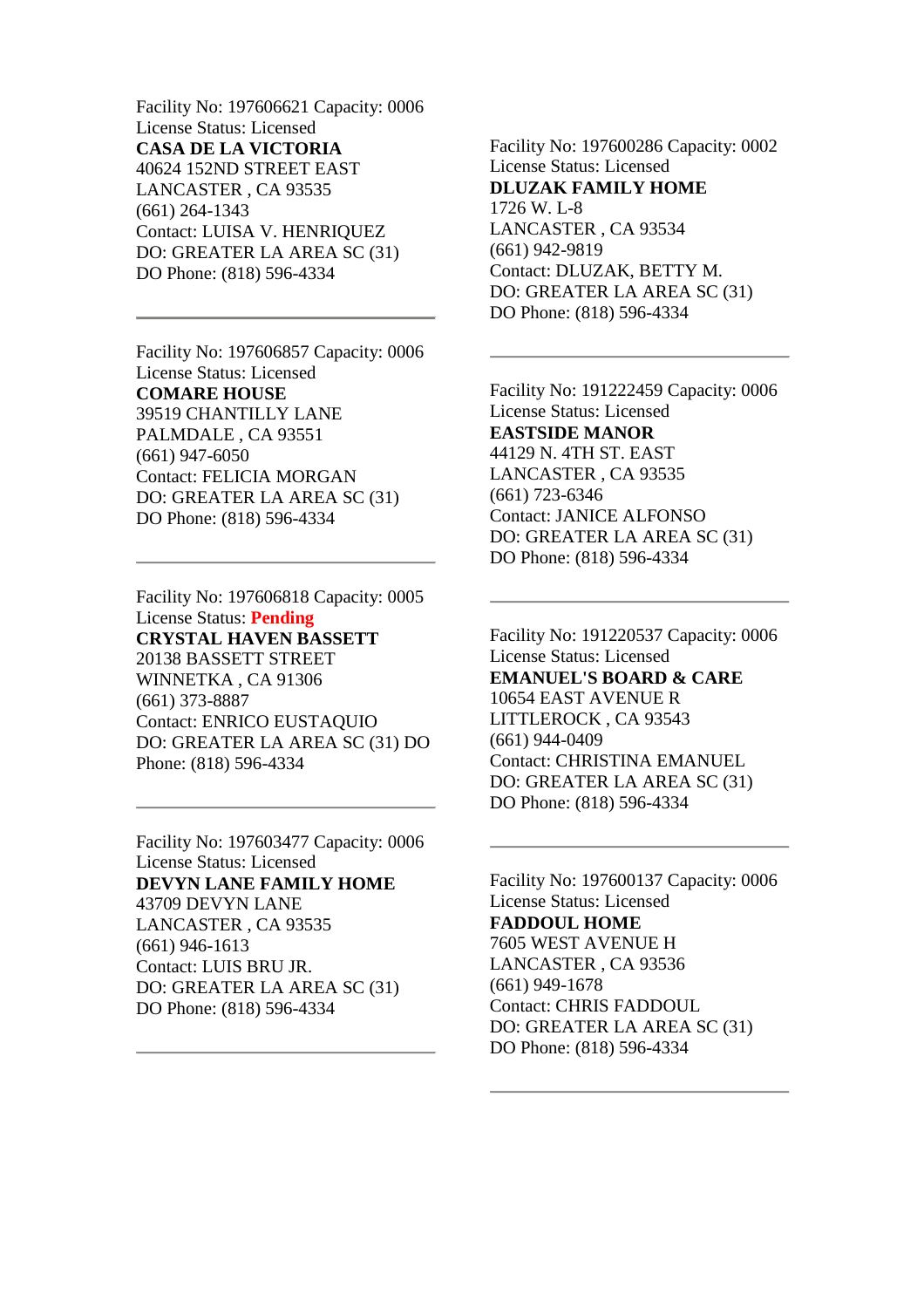Facility No: 197601688 Capacity: 0005 License Status: Licensed **FONTENOT FAMILY HOME** 761 WEST AVENUE H-7 LANCASTER , CA 93534 (661) 674-5960 Contact: FONTENOT, GLORIA L. DO: GREATER LA AREA SC (31) DO Phone: (818) 596-4334

Facility No: 191290902 Capacity: 0006 License Status: Licensed **GLORIETA ARDIENTE** 2603 W. AVE K-6 LANCASTER , CA 93534 (661) 949-1664 Contact: RICHARD GUAJARDO DO: GREATER LA AREA SC (31) DO Phone: (818) 596-4334

Facility No: 197604664 Capacity: 0006 License Status: Licensed **GOLDEN SANDS RESIDENTIAL CARE HOME** 3219 E AVENUE, H-4 LANCASTER , CA 93535

(661) 946-6555 Contact: FAYE & PETE CACHELA DO: GREATER LA AREA SC (31) DO Phone: (818) 596-4334

Facility No: 191240840 Capacity: 0006 License Status: Licensed **GOLTZ ADULT HOME** 1009 WEST AVE H-4 LANCASTER , CA 93534 (661) 433-9632 Contact: GOLTZ, I DO: GREATER LA AREA SC (31) DO Phone: (818) 596-4334

Facility No: 197605235 Capacity: 0004 License Status: Licensed **GRANGE GUEST HOME, INC.** 43518 GRANGE STREET LANCASTER , CA 93535 (661) 435-6582 Contact: JOEL FLETCHER DO: GREATER LA AREA SC (31) DO Phone: (818) 596-4334

Facility No: 191222247 Capacity: 0006 License Status: Licensed **H-10 BOARD & CARE** 3266 EAST AVE. H-10 LANCASTER , CA 93535 (661) 946-1401 Contact: DULDALAO, SALVACION DO: GREATER LA AREA SC (31) DO Phone: (818) 596-4334

Facility No: 197606592 Capacity: 0003 License Status: Licensed **HARRISON HOME** 1538 WEST AVENUE H-4 LANCASTER , CA 93534 (661) 726-0595 Contact: APRIL ROSE DANCE DO: GREATER LA AREA SC (31) DO Phone: (818) 596-4334

Facility No: 197603553 Capacity: 0006 License Status: Licensed **JENKINS GROUP HOME** 20328 DELIGHT STREET CANYON COUNTRY , CA 91351 (661) 298-5754 Contact: ROBERT JENKINS DO: GREATER LA AREA SC (31) DO Phone: (818) 596-4334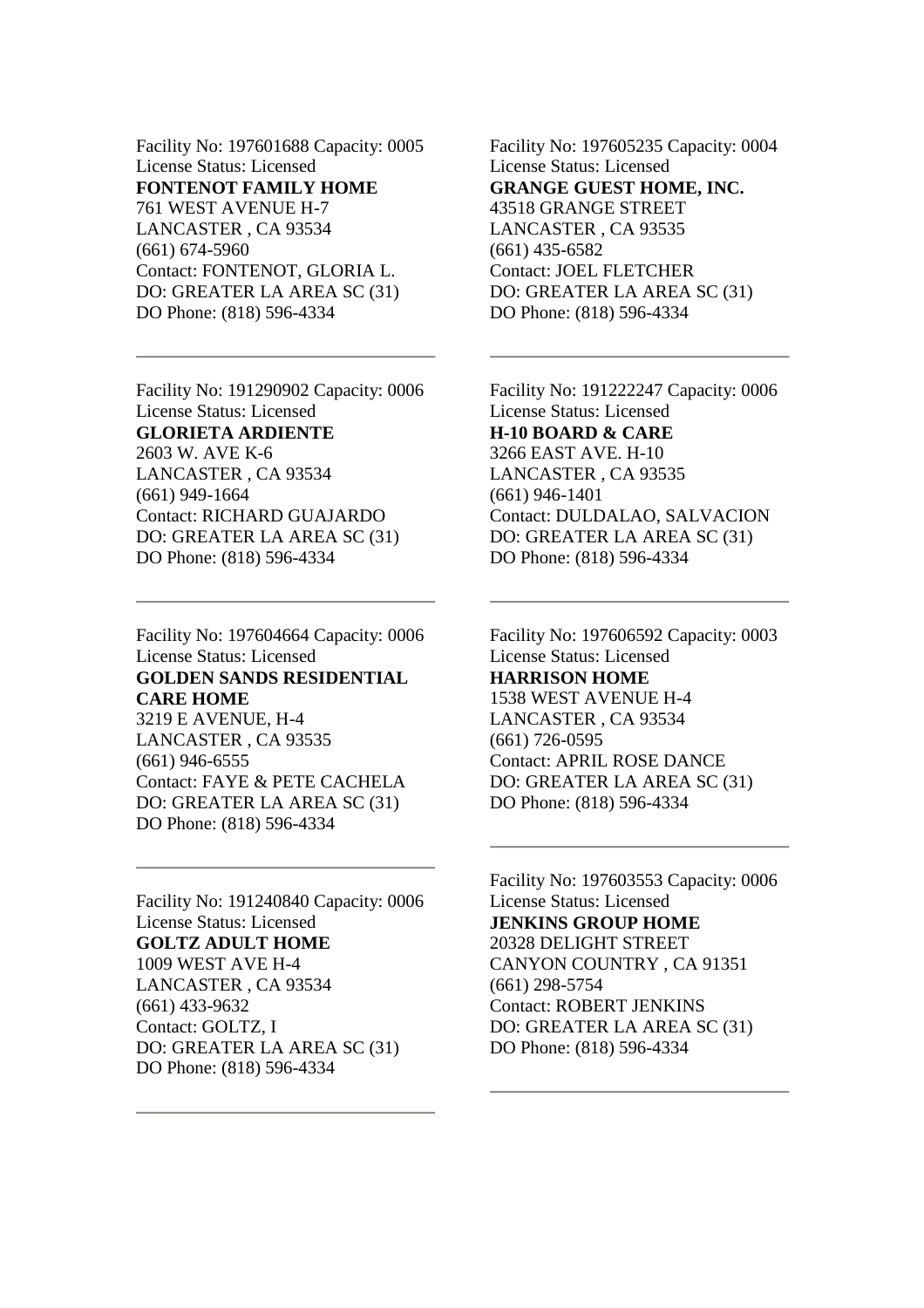Facility No: 197606640 Capacity: 0006 License Status: Licensed **JL&J HOME CARE** 43230 PALOMA COURT LANCASTER , CA 93536 (661) 722-0294 Contact: HILARIA D. SOMERA DO: GREATER LA AREA SC (31) DO Phone: (818) 596-4334

Facility No: 197607156 Capacity: 0006 License Status: **Pending KING'S FAVOR INC.** 3532 EAST AVENUE H-14 LANCASTER , CA 93535 (661) 449-7652 Contact: JOHN OLUWOLE DO: GREATER LA AREA SC (31) DO Phone: (818) 596-4334

Facility No: 197603509 Capacity: 0008 License Status: Licensed **LARC ADULT HOME II** 29892 BOUQUET CANYON RD. SAUGUS , CA 91350 (661) 296-8636 Contact: KATHLEEN R. STURKEY DO: GREATER LA AREA SC (31) DO Phone: (818) 596-4334

Facility No: 197601524 Capacity: 0006 License Status: Licensed **LINDA'S MANOR** 1260 GARNET AVENUE PALMDALE , CA 93550 (661) 274-8198 Contact: LINDA STEPHENSON DO: GREATER LA AREA SC (31) DO Phone: (818) 596-4334

Facility No: 197606452 Capacity: 0004 License Status: Licensed **LOLA'S ADULT RESIDENTIAL FACILITY** 459 EAST NUGENT STREET LANCASTER , CA 93535 (661) 726-7571 Contact: LOLA WATSON DO: GREATER LA AREA SC (31) DO Phone: (818) 596-4334

Facility No: 197606040 Capacity: 0004 License Status: Licensed **LORRAINE'S QUALITY HOMES** 2641 EAST AVENUE Q-4 PALMDALE , CA 93550 (661) 947-8841 Contact: LORRAINE DOBBINS DO: GREATER LA AREA SC (31) DO Phone: (818) 596-4334

Facility No: 191201925 Capacity: 0072 License Status: Licensed **LOS ANGELES RETARDED CHILDREN'S RANCH** 29898 N BOUQUET CANYON RD SAUGUS , CA 91350 (661) 296-8636 Contact: STURKEY, KATHY DO: GREATER LA AREA SC (31) DO Phone: (818) 596-4334

Facility No: 197602022 Capacity: 0006 License Status: Licensed **MORALES BOARD AND CARE** 45522 RODIN AVENUE LANCASTER , CA 93535 (661) 942-5778 Contact: ODETE MORALES DO: GREATER LA AREA SC (31) DO Phone: (818) 596-4334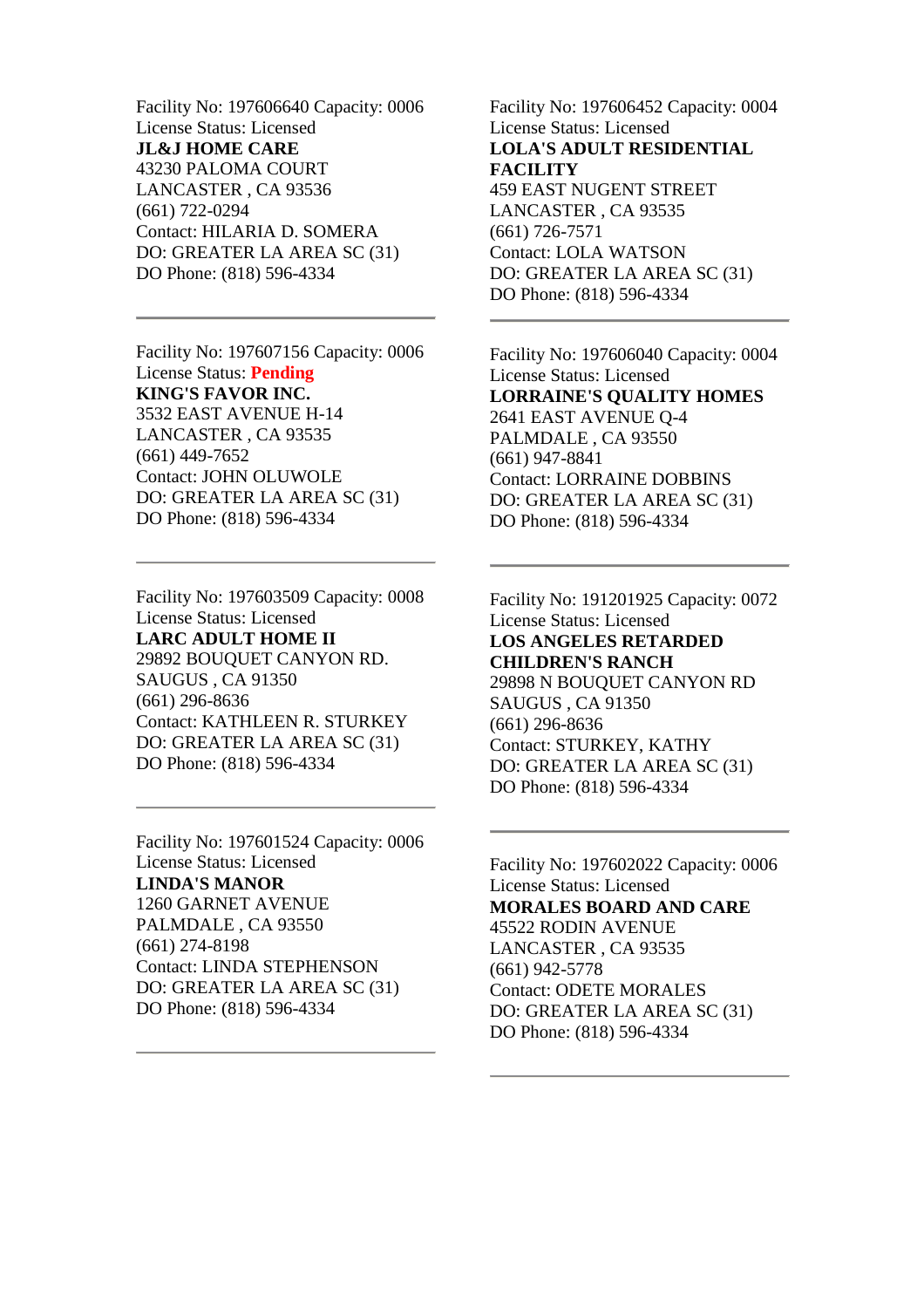Facility No: 197606852 Capacity: 0006 License Status: Licensed **NEW HORIZON CARE FACILITY** 505 W. AVENUE K LANCASTER , CA 93534 (661) 948-0913 Contact: SHEA CASSIDY DO: GREATER LA AREA SC (31) DO Phone: (818) 596-4334

Facility No: 197605791 Capacity: 0006 License Status: Licensed **NMG HOME (ADULT RESIDENTIAL FACILITY)** 44235 FENHOLD ST. LANCASTER , CA 93535 (661) 940-6550 Contact: EDWIN G. GELLOR DO: GREATER LA AREA SC (31) DO Phone: (818) 596-4334

Facility No: 197602213 Capacity: 0006 License Status: Licensed **ODALYS B PEREZ FAMILY HOME** 824 WEST HOLGUIN STREET LANCASTER , CA 93534 (661) 948-3200 Contact: ODALYS B PEREZ DO: GREATER LA AREA SC (31) DO Phone: (818) 596-4334

Facility No: 197604300 Capacity: 0004 License Status: Licensed **PALM VALLEY GROUP HOMES, INC.**

43944 DELGADO CT. LANCASTER , CA 93535 (661) 946-1649 Contact: JOEL FLETCHER DO: GREATER LA AREA SC (31) DO Phone: (818) 596-4334

Facility No: 197606568 Capacity: 0004 License Status: Licensed **PALMDALE CARE FACILITY** 2810 E. AVENUE R-15 PALMDALE , CA 93550 (661) 265-0450 Contact: DON TURNER DO Phone: (818) 596-4334

Facility No: 197605726 Capacity: 0006 License Status: Licensed **PARADISE GARDENS COMPANY #101** 15605 NEWMONT AVENUE LANCASTER , CA 93535 (661) 264-1623 Contact: ARLENE SAN MIGUEL DO: GREATER LA AREA SC (31) DO Phone: (818) 596-4334

Facility No: 197606905 Capacity: 0004 License Status: **Pending PEOPLE FIRST ADULT RESIDENTIAL FACILITY** 45351 GENOA AVENUE LANCASTER , CA 93534 (661) 729-0288 Contact: IMMANUEL H. ZACAL DO: GREATER LA AREA SC (31) DO Phone: (818) 596-4334

Facility No: 197606019 Capacity: 0004 License Status: Licensed **POWELL HOUSE III** 747 WHITLATCH LANCASTER , CA 93535 (661) 945-5277 Contact: DWAYNE POWELL DO: GREATER LA AREA SC (31) DO Phone: (818) 596-4334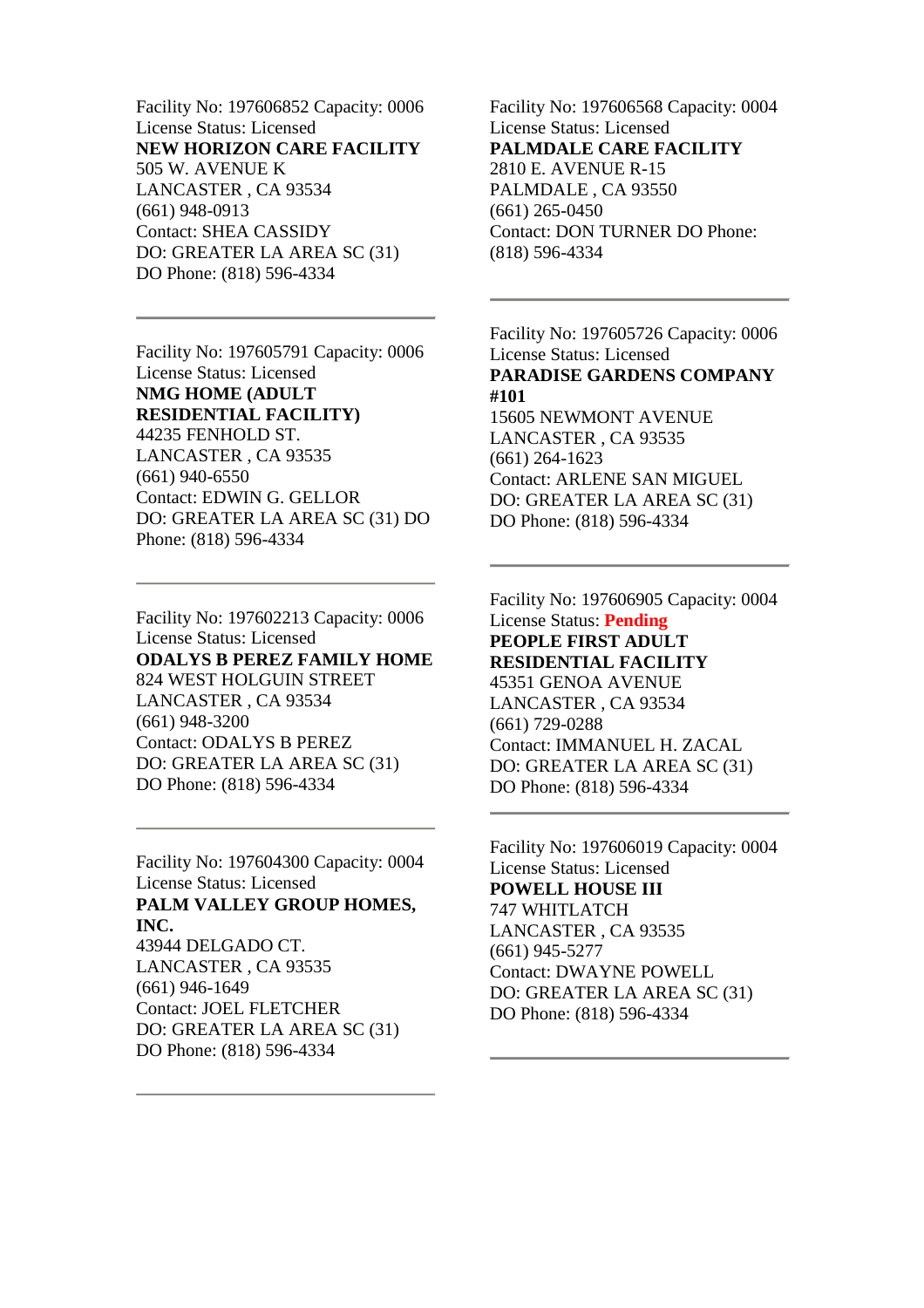Facility No: 197607040 Capacity: 0004 License Status: **Pending POWELL HOUSE IV** 43669 E. 6TH STREET LANCASTER , CA 93535 (661) 729-2454 Contact: SHREDA POWELL DO: GREATER LA AREA SC (31) DO Phone: (818) 596-4334

Facility No: 197604475 Capacity: 0004 License Status: Licensed **POWELL HOUSE, INC II** 1745 LIGHTCAP LANCASTER , CA 93535 (661) 945-0375 Contact: DWAYNE POWELL DO: GREATER LA AREA SC (31) DO Phone: (818) 596-4334

Facility No: 197603485 Capacity: 0004 License Status: Licensed **POWELL HOUSE, INC.** 1212 E. PASTEUR DR. LANCASTER , CA 93535 (661) 729-2175 Contact: DWAYNE POWELL DO: GREATER LA AREA SC (31) DO Phone: (818) 596-4334

Facility No: 197606671 Capacity: 0006 License Status: **Pending QUALITY LIVING ADULT RESIDENTIAL CARE HOME** 4106 JADE COURT LANCASTER , CA 93536 (661) 722-5894 Contact: FRANCISCA P. PASIMIO DO: GREATER LA AREA SC (31) DO Phone: (818) 596-4334

Facility No: 191222757 Capacity: 0004 License Status: Licensed **RAMOS BOARD & CARE HOME** 44903 LASZLO STREET LANCASTER , CA 93534 (661) 949-9484 Contact: RAMOS, ROY DO: GREATER LA AREA SC (31) DO Phone: (818) 596-4334

Facility No: 197607109 Capacity: 0004 License Status: **Pending ROYALTY ADULT RESIDENTIAL CARE** 25695 YUCCA VALLEY ROAD

VALENCIA , CA 91355 (661) 373-1672 Contact: ROY DAVIDSON DO Phone: (818) 596-4334

Facility No: 197604095 Capacity: 0006 License Status: Licensed **RYCKEBOSCH FAMILY HOME** 43639 RYCKEBOSCH LANE LANCASTER , CA 93535 (661) 816-3411 Contact: LUIS BRU JR. DO: GREATER LA AREA SC (31) DO Phone: (818) 596-4334

Facility No: 197606238 Capacity: 0006 License Status: Licensed **SHARON'S MANOR #I** 1120 W. AVENUE J-15 LANCASTER , CA 93536 (661) 733-7791 Contact: SHARON TAYLOR DO: GREATER LA AREA SC (31) DO Phone: (818) 596-4334

Facility No: 197606239 Capacity: 0006 License Status: Licensed **SHARON'S MANOR INC. #II** 43742 FERN AVENUE LANCASTER , CA 93534 (661) 733-7791 Contact: SHARON TAYLOR DO: GREATER LA AREA SC (31) DO Phone: (818) 596-4334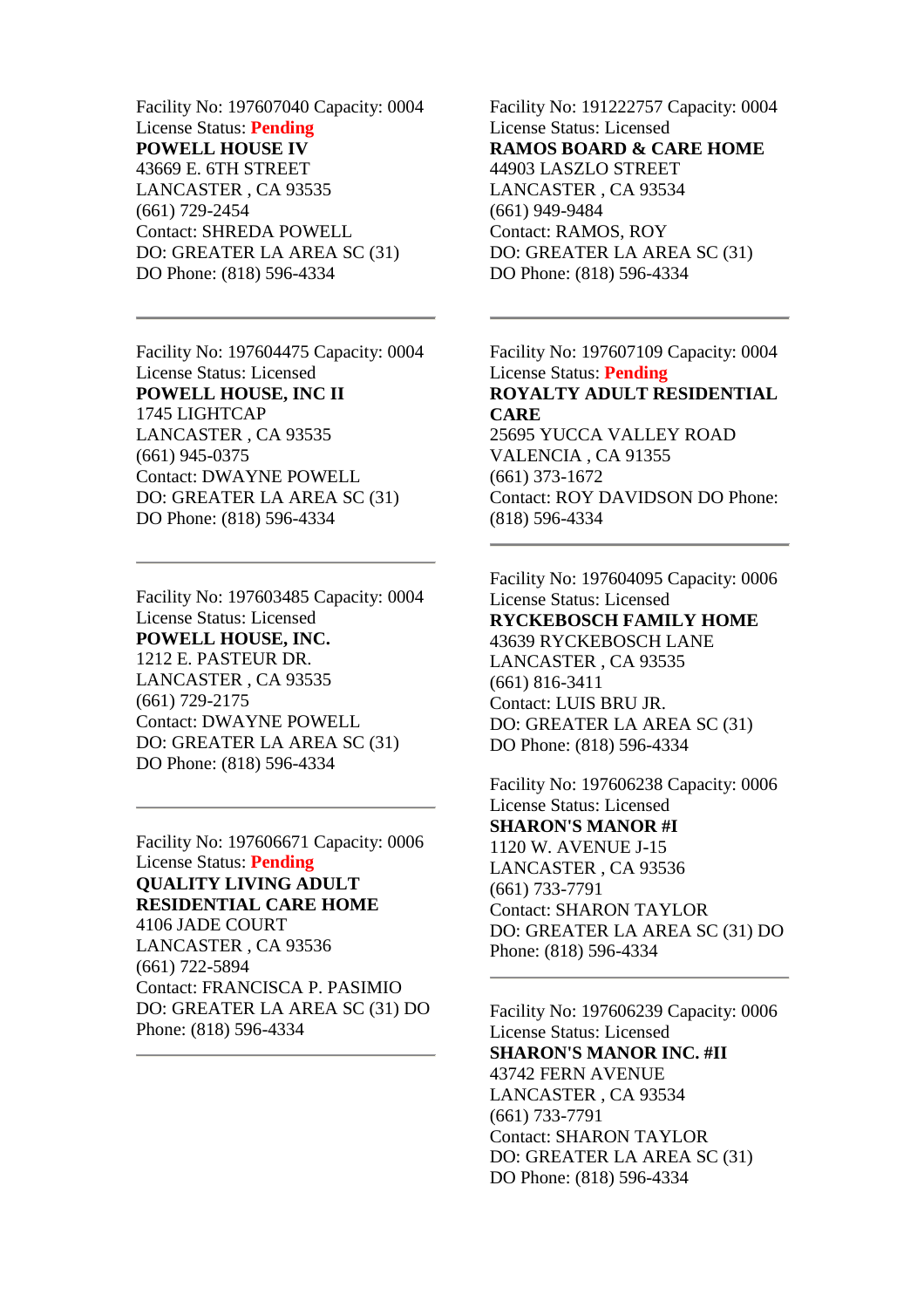Facility No: 197606240 Capacity: 0006 License Status: Licensed **SHARON'S MANOR INC. #III** 44403 DENMORE AVENUE LANCASTER , CA 93535 (661) 733-7791 Contact: SHARON TAYLOR DO: GREATER LA AREA SC (31) DO Phone: (818) 596-4334

Facility No: 191204625 Capacity: 0006 License Status: Licensed **SPRING MEADOWS HOME** 43758 NORTH HARDWOOD LANCASTER , CA 93534 (661) 942-2010 Contact: VON BUCK, EARL A. DO: GREATER LA AREA SC (31) DO Phone: (818) 596-4334

Facility No: 191291008 Capacity: 0006 License Status: Licensed **SPRING MEADOWS HOME II** 44819 N. INOLA LANCASTER , CA 93534 (661) 945-4990 Contact: VON BUCK, DACIA L. DO: GREATER LA AREA SC (31) DO Phone: (818) 596-4334

Facility No: 191222013 Capacity: 0006 License Status: Licensed **ST. FRANCIS OF ASSISI** 5506 WEST AVE M QUARTZ HILL , CA 93536 (661) 722-1640 Contact: MARESCA, GRACE M. DO: GREATER LA AREA SC (31) DO Phone: (818) 596-4334

Facility No: 191222647 Capacity: 0006 License Status: Licensed **ST. FRANCIS OF ASSISI II** 41860 55 ST. WEST QUARTZ HILL , CA 93536 (661) 722-6734 Contact: MARESCA, GRACE DO: GREATER LA AREA SC (31) DO Phone: (818) 596-4334

Facility No: 197605852 Capacity: 0015 License Status: Licensed **SUN VILLAGE GUEST HOME, INC.** 10818 EAST AVENUE R-14 LITTLEROCK , CA 93543 (661) 944-1500 Contact: ANTONIA JUDULANG DO Phone: (818) 596-4334

Facility No: 191220987 Capacity: 0006 License Status: Licensed **TENTH WEST CARE HOME** 44014 10TH STREET WEST LANCASTER , CA 93534 (661) 942-7275 Contact: MALLA, FLORIDA C. DO: GREATER LA AREA SC (31) DO Phone: (818) 596-4334

Facility No: 191202145 Capacity: 0015 License Status: Licensed **TRUMBO'S WELCOME HOME** 15541 SIERRA HWY CANYON COUNTRY , CA 91390 (661) 252-1258 Contact: TRUMBO, CAROL DO: GREATER LA AREA SC (31) DO Phone: (818) 596-4334

Facility No: 197605632 Capacity: 0004 License Status: Licensed **TURNER'S RESIDENTIAL FACILITY** 2923 EAST AVENUE R-10 PALMDALE , CA 93550 (661) 265-9078 Contact: DON TURNER DO: GREATER LA AREA SC (31) DO Phone: (818) 596-4334